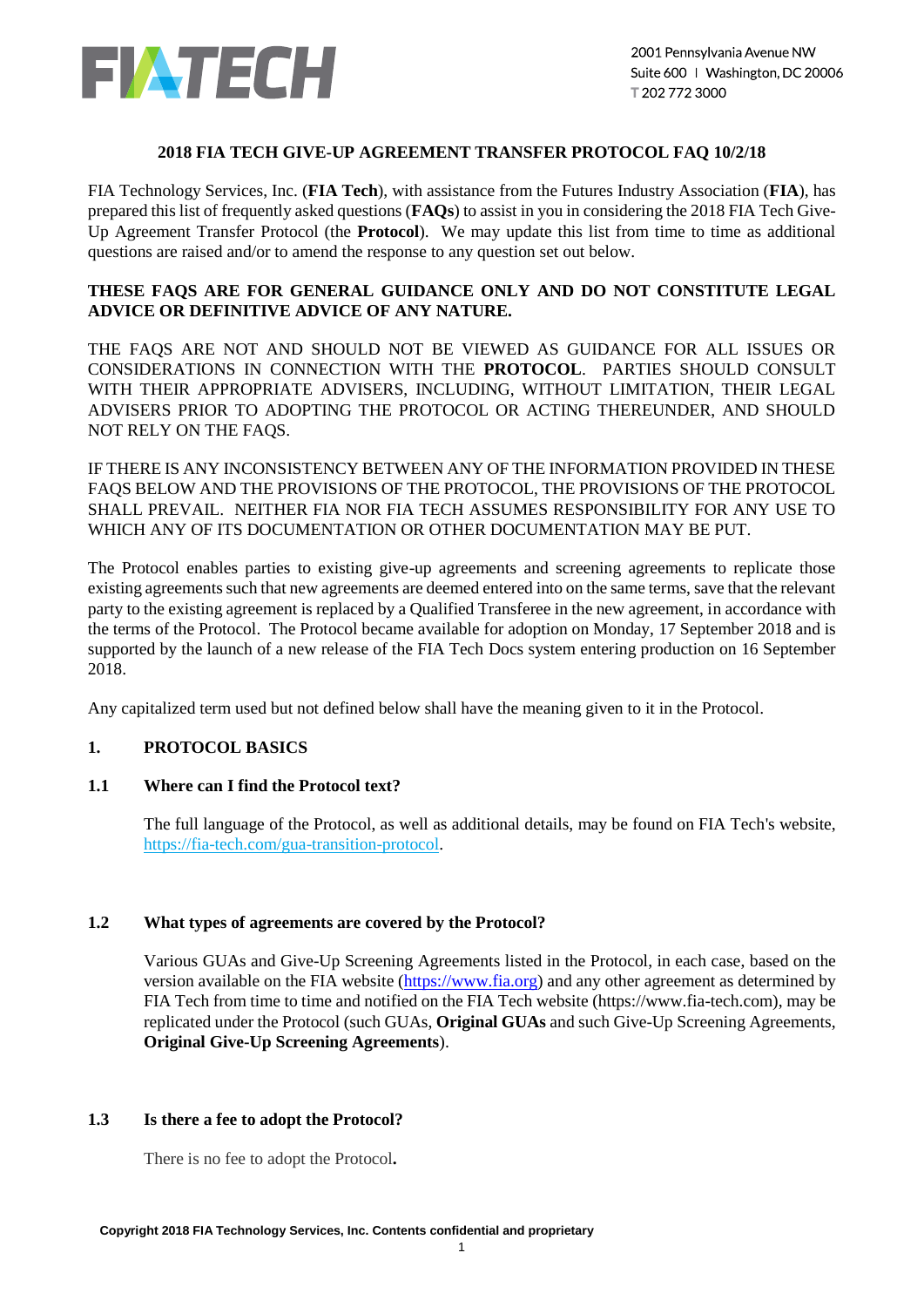

### **1.4 Who can adopt the Protocol?**

Any party to an Original GUA or Original Give-Up Screening Agreement (each, an **Original Agreement**), whether they have executed a System User Agreement with FIA Tech or not, can adopt the Protocol. Membership of FIA is not a requirement for adoption.

## **1.5 Is adoption of the Protocol made public?**

Yes. A list of Adopting Parties will be available on the FIA Tech website at [https://fia-tech.com/gua](https://fia-tech.com/gua-adopting-parties/)[adopting-parties/](https://fia-tech.com/gua-adopting-parties/)

### **1.6 Do all parties to an Original Agreement have to adopt the Protocol for that Original Agreement to be replicated pursuant to the Protocol?**

Yes. Only an Original Agreement in respect of which all parties have adopted the Protocol is eligible for transition under the Protocol. In addition, the new party replacing the Eligible Sender to such Original Agreement in the corresponding new agreement (such new agreement, the **New Agreement**) must also adopt the Protocol. For further information on 'Eligible Senders' please refer to the response to Question [3.1](#page-3-0) below.

## **1.7 What is the Qualifying Condition to replication of an Original Agreement?**

The Qualifying Condition requires the New Adopting Party which is replacing the Eligible Sender in the New Agreement to be a Qualified Transferee of the Eligible Sender. A Qualified Transferee is a branch of the Eligible Sender (or where such Eligible Sender is a specific branch of an entity, any other branch of such entity) or an entity that controls, is controlled by, or is under common control with the Eligible Sender. Parties should note neither FIA Tech nor FIA will be monitoring or diligencing whether a New Adopting Party is a Qualified Transferee of the Eligible Sender. If FIA Tech is not notified prior to the Cut-Off Time that a New Adopting Party is not a Qualified Transferee of an Eligible Sender, a New Agreement will be deemed entered into pursuant to the Protocol notwithstanding the failure to meet the Qualifying Condition.

### **1.8 How do I adopt the Protocol?**

A party may adopt the Protocol by completing and electronically delivering an Adoption Letter:

- (a) if a Conformed Party, via the FIA Tech Docs system, or
- (b) if a Non-Conformed Party, in the form of a locked PDF attachment.

in each case, to FIA Tech, as agent.

### **1.9 If I am an Agent, can I adopt the Protocol on behalf of the Principals for which I act?**

Yes. An Agent can adopt the Protocol on behalf of the Principals which it represents. When adopting the Protocol as Agent, the Adopting Party will be deemed to be making certain representations,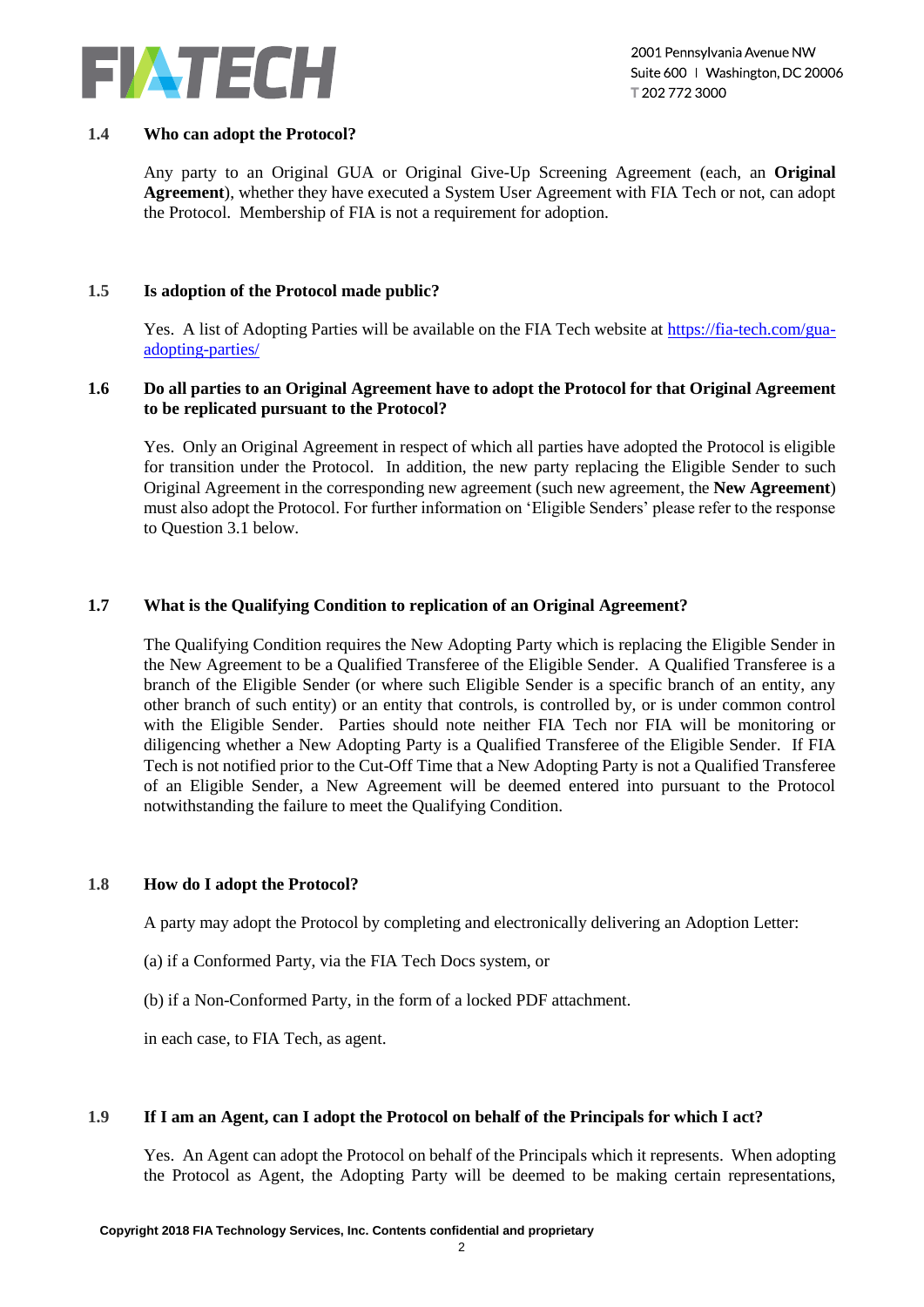

including representations regarding its authorization to execute and deliver the Adoption Letter and, where applicable, other notices under the Protocol on behalf of such Principals.

## **1.10 If I adopt the Protocol as Agent on behalf of the Principals for which I act, do I have to identify such Principals in the Adoption Letter?**

No. An Agent is not required to identify each Principal in its Adoption Letter.

#### **1.11 Can I adopt the Protocol with respect to just a branch of my company?**

Yes. A party may adopt the Protocol on behalf of the branch specified in its Adoption Letter only. Adopting on behalf of multiple branches requires the submission of multiple Adoption Letters to FIA Tech, as agent, one for each branch. Where a party does not specify a branch in its Adoption Letter, it will be deemed to adopt the Protocol on behalf of such party.

#### **1.12 Can I subsequently revoke my adoption of the Protocol?**

A party may revoke its adoption of the Protocol by delivering to FIA Tech, as agent, a Revocation Notice. A Revocation Notice is deemed effective under the Protocol on the second Business Day after the day it is delivered to FIA Tech, as agent, if delivered prior to 22:00 UTC on a Business Day (a) in the form of a locked PDF attachment t[o protocol@fia-tech.com](mailto:docs.support@fia-tech.com) in the case of a Non-Conformed Party, or (b) via the FIA Tech DOCS system, in the case of a Conformed Party.

# **2. OPERATION OF THE PROTOCOL**

### **2.1 How does the Protocol operate to replicate Original Agreements?**

Once (a) all parties to an Original Agreement and (b) the new party which will replace the Eligible Sender to such Original Agreement adopt the Protocol, an Eligible Sender may send a Transition Notice in respect of such Original Agreement to FIA Tech, as agent, through the FIA Tech Docs system. Any purported Transition Notice sent to FIA Tech, as agent, is subject to the review and approval by FIA Tech, acting in its sole discretion. Any purported Transition Notice that FIA Tech, as agent, determines in good faith is not in compliance with the Protocol will be void. If no other party to the Original GUA sends a Rejection Notice to FIA Tech, as agent, prior to the Cut-Off Time, and no party to the Original GUA otherwise terminates such Original GUA pursuant to its terms prior to the Cut-Off Time, a New GUA will be deemed entered into on the same terms as such Original GUA, except that the Eligible Sender will be replaced with the specified affiliate or branch designated as the New Adopting Party in the Transition Notice. See further the section of this FAQ titled 'Transition Notices.'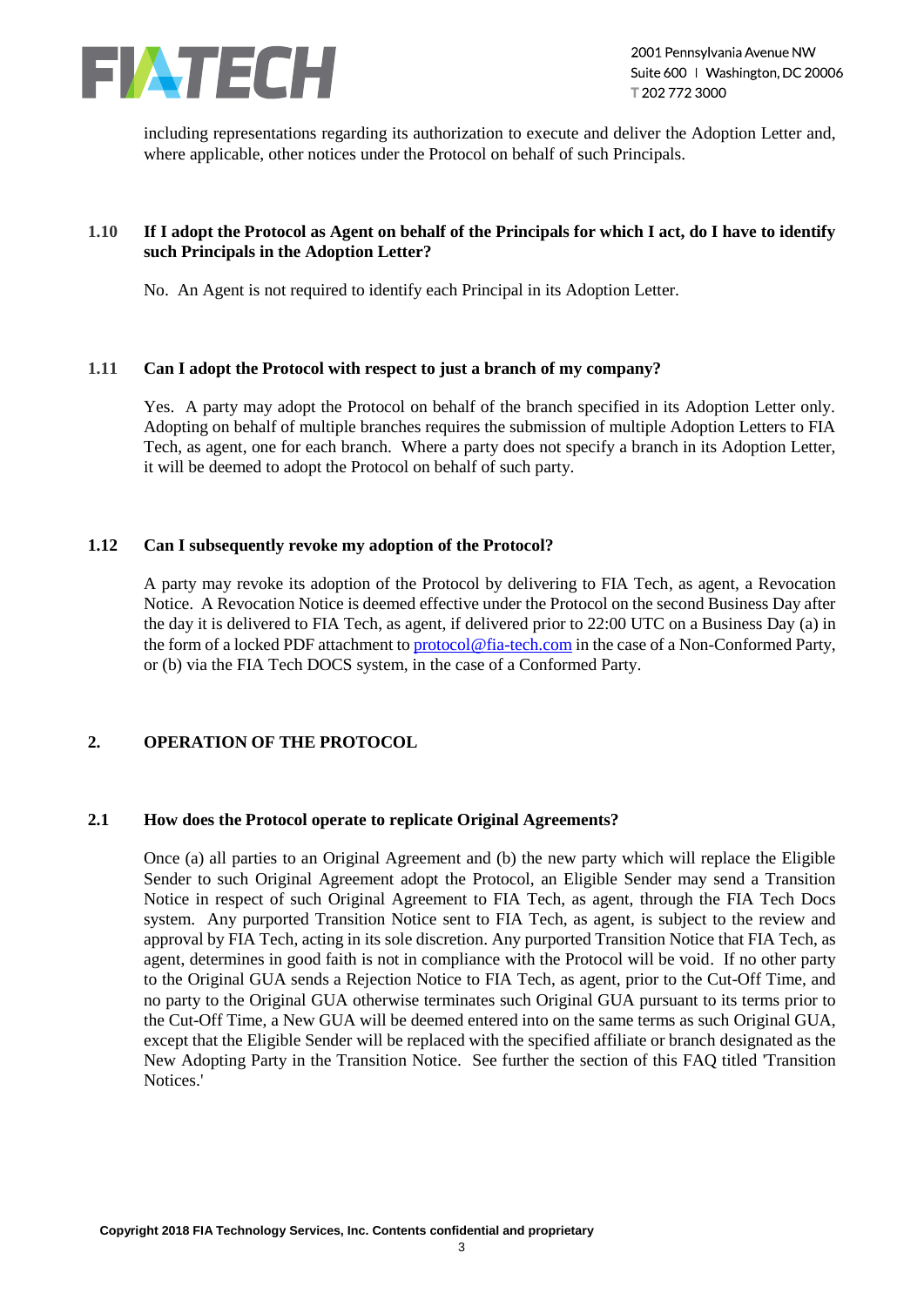

### **2.2 What happens to any Clearing Broker limits or conditions on orders that were notified pursuant to the Original GUA?**

Unless otherwise agreed by the relevant parties, any notices sent prior to the Lock-Down Commencement Time by the Clearing Broker which place limits or conditions on the orders the Clearing Broker will accept for give-up in the relevant customer's account pursuant to the terms of the Original GUA will also apply to the corresponding New GUA.

### **2.3 What is the governing law of the Protocol and the Adoption Letters under the Protocol?**

The Protocol and any Adoption Letter entered into under the Protocol shall be governed by New York law. Any New Agreement deemed entered into pursuant to the Protocol is subject to the governing law specified in the corresponding Original Agreement. If the parties to such New Agreement wish to amend the governing law of such New Agreement, including, without limitation, due to any legal, regulatory or other concerns, they will need to agree any amendments to such New Agreement outside of the Protocol.

## <span id="page-3-0"></span>**3. TRANSITION NOTICES**

### **3.1 Only Eligible Senders can send a Transition Notice. Am I an Eligible Sender?**

An Eligible Sender is a party to an Original Agreement which (a) has adopted the Protocol, (b) has executed a System User Agreement with FIA Tech and (c) is an "Executing Broker", "Clearing Broker", "Executing Administrative Clearer", "Clearing Administrative Clearer", "Carrying Broker", "Order Passing Broker", "LME Clearing Member", "LME Executing Member", or "Dealer," pursuant to such Original Agreement.

### <span id="page-3-1"></span>**3.2 What information must be included in a Transition Notice?**

A Transition Notice must include:

- (a) the Agreement ID(s) of the Original Agreement(s) proposed for replication;
- (b) the identity of the New Adopting Party replacing the Eligible Sender in respect of such Original Agreement(s);
- (c) an election from the Eligible Sender as to whether it wishes to terminate such Original Agreements upon (i) the rejection of the Transition Notice and (ii) the entry into of the corresponding New Agreement(s);
- (d) the Eligible Sender's Intended Transition Date; and
- (e) a representation and warranty from the Eligible Sender that the Qualifying Condition is satisfied.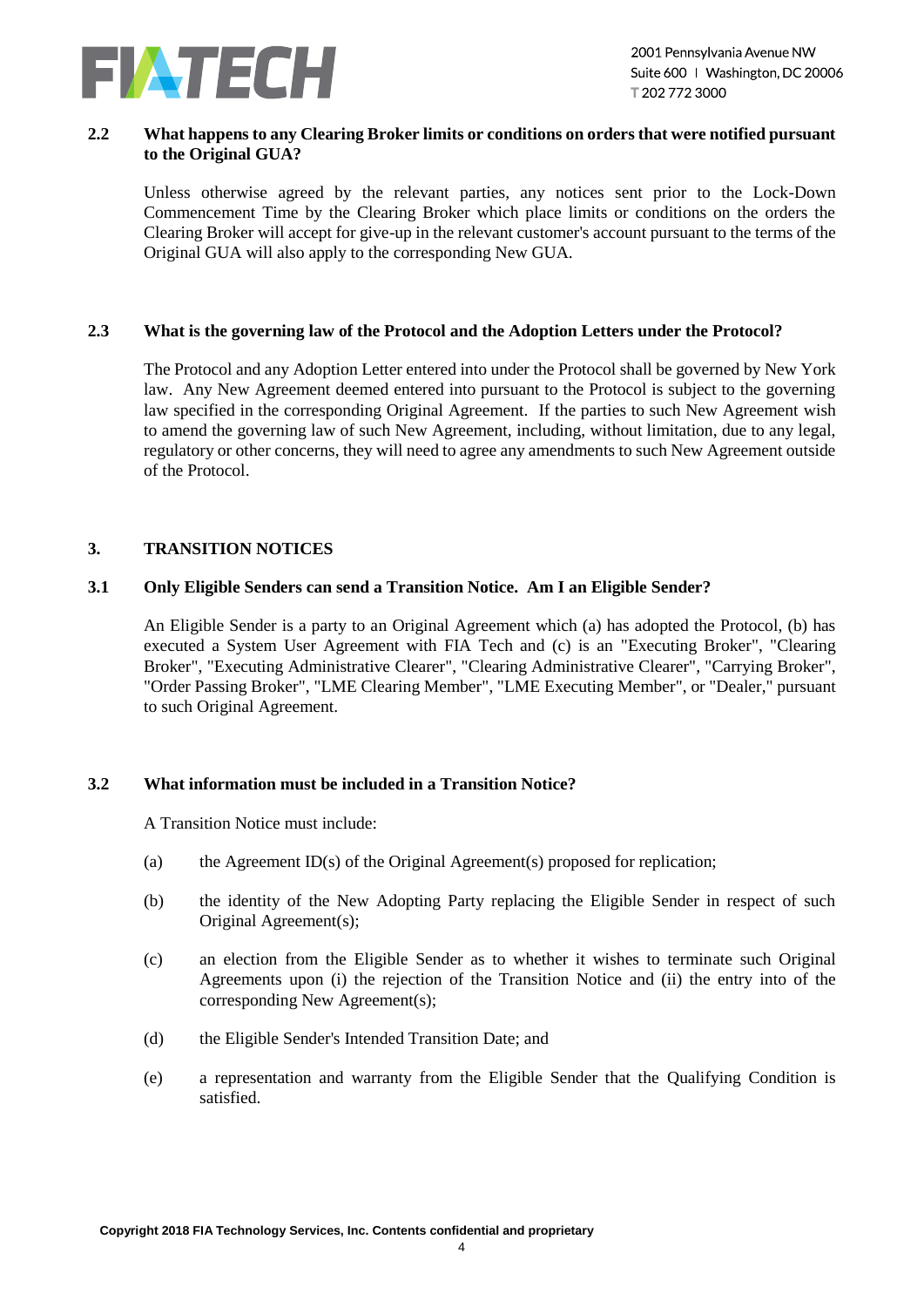

### **3.3 Can any other conditions be included in the Transition Notice?**

No. An Eligible Sender may not specify additional provisions, conditions or limitations in the Transition Notice.

### **3.4 Is the Intended Transition Date the date the New Agreement deemed entered into pursuant to the Protocol becomes effective?**

No, the Intended Transition Date is the date the Eligible Sender intends any New Agreement deemed entered into under the Protocol to be effective. The Eligible Sender indicates the Intended Transition Date in the Transition Notice. Moreover, the Intended Transition Date is not the same as the Effective Date of the New Agreements. The Effective Date is the date the New Agreement will be deemed effective, being the Business Day falling 11 Business Days following the Lock-Down Commencement Date, subject to the terms of the Protocol. The Intended Transition Date is included for operational purposes only and has no legal effect as between Adopting Parties to the Protocol.

## **3.5 What happens once an Eligible Sender effectively delivers a Transition Notice to FIA Tech, as agent?**

FIA Tech, as agent, will notify each other remaining party to the Original Agreement(s) specified in such Transition Notice by sending the Transition Notice to such parties (a) by way of email via the FIA Tech Docs system for Conformed Parties and (b) to the email address specified in the relevant Adoption Letter for Non-Conformed Parties.

# **3.6 How much time do the receiving parties have to review the Transition Notice upon receipt from FIA Tech?**

A Transition Notice is deemed effective on the day it is delivered by FIA Tech to the Remaining Adopting Parties, provided delivery is on a Business Day prior to 22:00 UTC time. If delivered on a day that is not a Business Day, or after 22:00 UTC, the Transition Notice will be deemed effective the following Business Day. The day a Transition Notice is effectively delivered is the **Lock-Down Commencement Date**. Receiving parties have until 22:00 UTC time on the Business Day falling ten Business Days from the Lock-Down Commencement Date (such time, the **Cut-Off Time**) to reject the Transition Notice.

### **4. REJECTION NOTICES**

### **4.1 How can a party reject a Transition Notice?**

Subject to the response to Question [4.3 below,](#page-5-0) a party may reject a Transition Notice by delivering a Rejection Notice to FIA Tech, as agent, prior to the Cut-Off Time (a) in the form of a locked PDF attachment to [protocol@fia-tech.com](mailto:docs.support@fia-tech.com) in the case of a Non-Conformed Party, or (b) via the FIA Tech DOCS system, in the case of a Conformed Party. A Rejection Notice will be deemed effective on the day it is delivered to FIA Tech, as agent, save that any delivery of a Rejection Notice to FIA Tech, as agent, on a day that is not a Business Day or after 22:00 UTC will be deemed delivered on the following Business Day.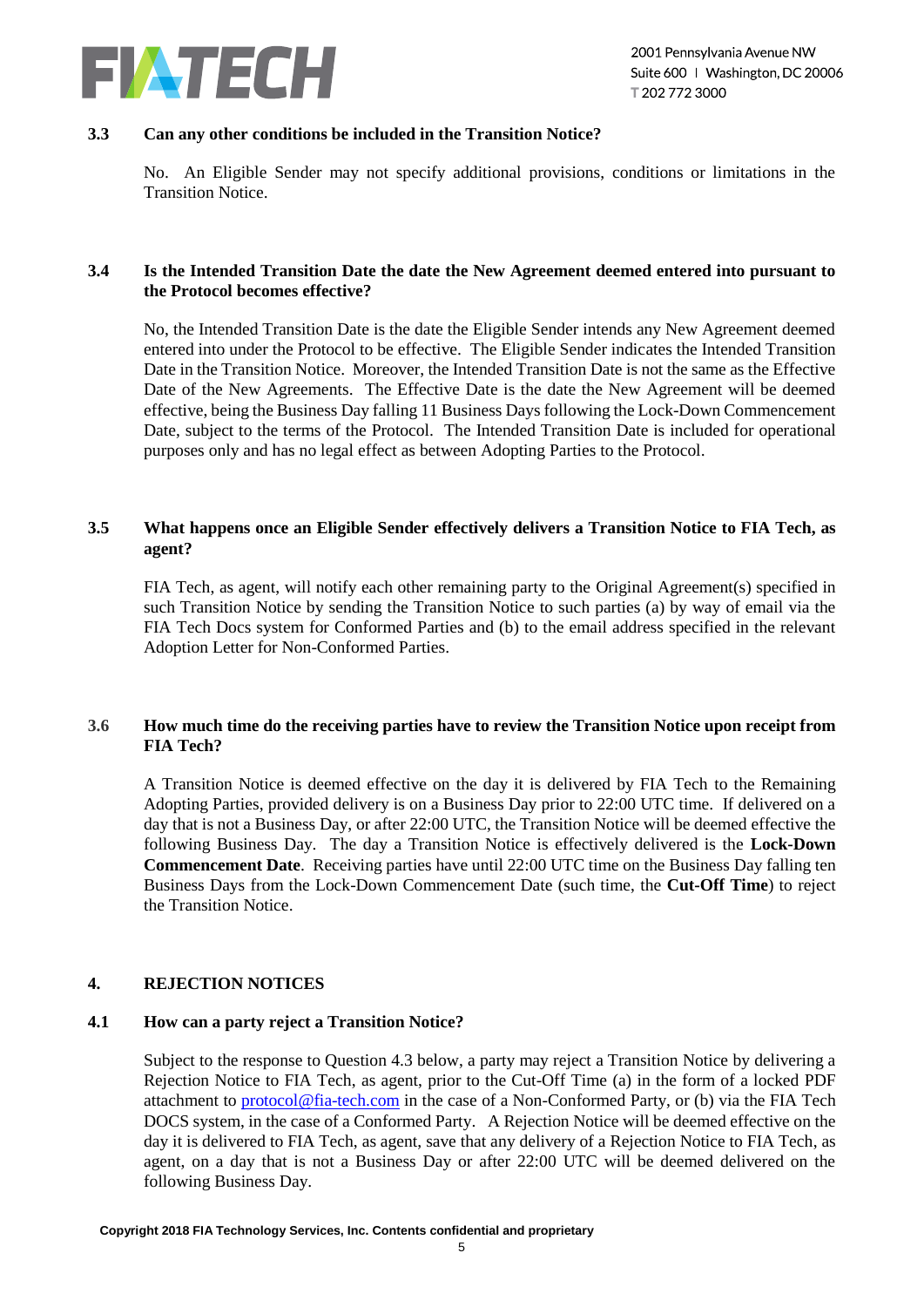

### **4.2 Can a party reject a Transition Notice with respect to only some of the Agreement IDs and/or Principals specified in such Transition Notice?**

A Rejection Notice may reject the terms of a Transition Notice with respect to all or some only of the Agreement IDs specified in the Transition Notice. However, a Rejection Notice that rejects the terms of a Transition Notice in respect of any Agreement ID must reject with respect to all (but not some only) of the Principals pursuant to such Agreement ID.

### <span id="page-5-0"></span>**4.3 Can the New Adopting Party replacing the Eligible Sender send a Rejection Notice?**

No. A New Adopting Party does not have the ability to reject a Transition Notice. Only Remaining Adopting Parties (ie those parties that are neither the Eligible Sender nor the New Adopting Party) can send Rejection Notices.

## **4.4 Are parties still able to exercise the termination provisions in the Original Agreement?**

Yes. A party to an Original Agreement may terminate such Original Agreement in accordance with its terms outside of the Protocol. If such a termination occurs prior to the Cut-Off Time, any outstanding Transition Notice will be deemed void immediately and no New Agreement will be deemed entered into under the Protocol in connection with such Transition Notice.

# **4.5 How long after the delivery of the Transition Notice is the New Agreement deemed entered into?**

If no Rejection Notice is delivered in respect of a Transition Notice and the underlying Original Agreement is not terminated, in each case by the Cut-Off Time, a New Agreement is created at the Effective Time and on the Effective Date, which is 00:00 UTC 11 Business Days after the Lock-Down Commencement Date.

## **4.6 If the Eligible Sender elects to terminate an Original Agreement in the Transition Notice, when does the Original Agreement terminate?**

As referenced in the response to Question [3.2](#page-3-1) above, the Eligible Sender must elect in the Transition Notice whether or not to terminate an Original Agreement upon (a) the rejection of such Transition Notice and (b) the deemed entry into a New Agreement.

If the Eligible Sender elects to terminate an Original Agreement in the Transition Notice upon the rejection of such Transition Notice, and a Rejection Notice in respect of such Transition Notice is subsequently delivered to FIA Tech, as agent, prior to the Cut-Off Time, the Original Agreement shall be deemed terminated immediately prior to 00:00 UTC time 11 Business Days following the Lock-Down Commencement Date.

If the Eligible Sender elects to terminate an Original Agreement in the Transition Notice upon the deemed entry into a New Agreement, and no Rejection Notice is delivered to FIA Tech, as agent, prior to the Cut-Off Time, the Original Agreement shall be deemed terminated immediately prior to 00:00 UTC time 11 Business Days following the Lock-Down Commencement Date.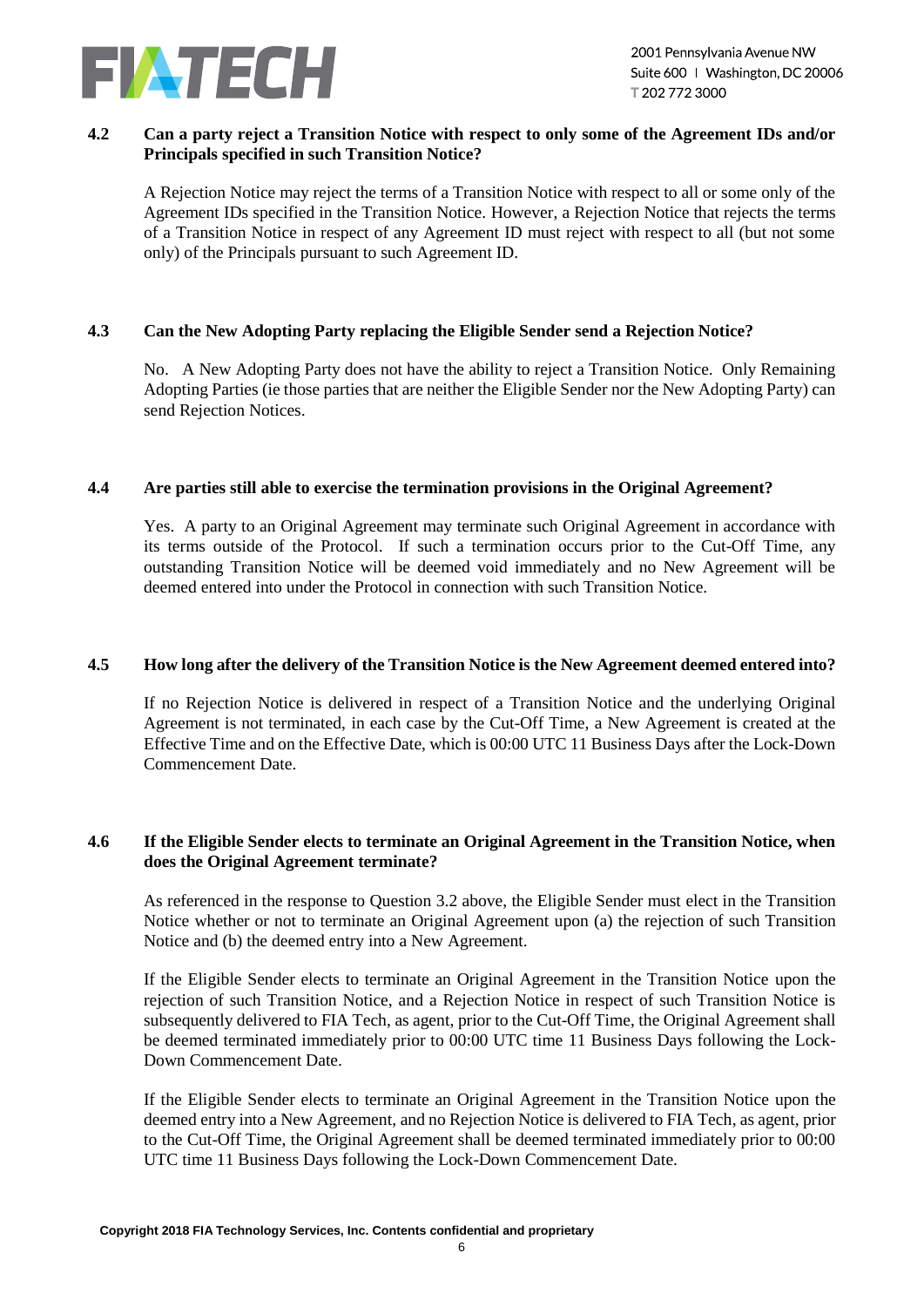

2001 Pennsylvania Avenue NW Suite 600 | Washington, DC 20006 T2027723000

An Eligible Sender should be aware that electing to terminate an Original Agreement upon a rejection of the relevant Transition Notice will mean that the Eligible Sender cannot send a subsequent Transition Notice under the Protocol with respect to such Original Agreement, notwithstanding any bilateral discussions it may have had with the parties to such Original Agreement outside of the Protocol.

## **5. MULTIPLE TRANSITION NOTICE SCENARIOS**

#### **5.1 Can multiple parties to the same Original Agreement send a Transition Notice?**

Yes. Any party that is an Eligible Sender to an Original Agreement can send a Transition Notice.

### **5.2 Do Transition Notices sent by multiple Eligible Senders for the same Original Agreement need to be sent at the same time and have the same Intended Transition Date?**

No, Transition Notices sent by multiple Eligible Senders for the Same Original Agreement do not need to be sent at the same time and do not need to have the same Intended Transition Date.

## **5.3 How does the Protocol accommodate Transition Notices sent by multiple Eligible Senders for the same Original Agreement?**

Where a Transition Notice results in the deemed entry into of a New Agreement, a Subsequent Transition Notice sent by another Eligible Sender shall operate on that New Agreement as if it were the Original Agreement to be replicated under the Protocol. The Protocol, therefore, accommodates multiple Eligible Senders' Transition Notices by allowing the sequential deemed entry into of New Agreements, subject to the terms of the Protocol.

### **6. ELECTRONIC COPIES OF AGREEMENTS**

## **6.1 What happens after the deemed entry into of a New Agreement?**

After the deemed entry into of a New Agreement, FIA Tech may, but is not required to, create an electronic copy of the New Agreement within the FIA Tech Docs system and circulate such electronic copy to the parties to the New Agreement, via (a) the FIA Tech Docs system in the case of Conformed Parties and (b) email in the case of Non-Conformed Parties.

### **6.2 What if there is an inconsistency between the terms of the New Agreement deemed entered into pursuant to the Protocol and the electronic copy created by FIA Tech?**

The New Agreement deemed entered into pursuant to the Protocol shall prevail.